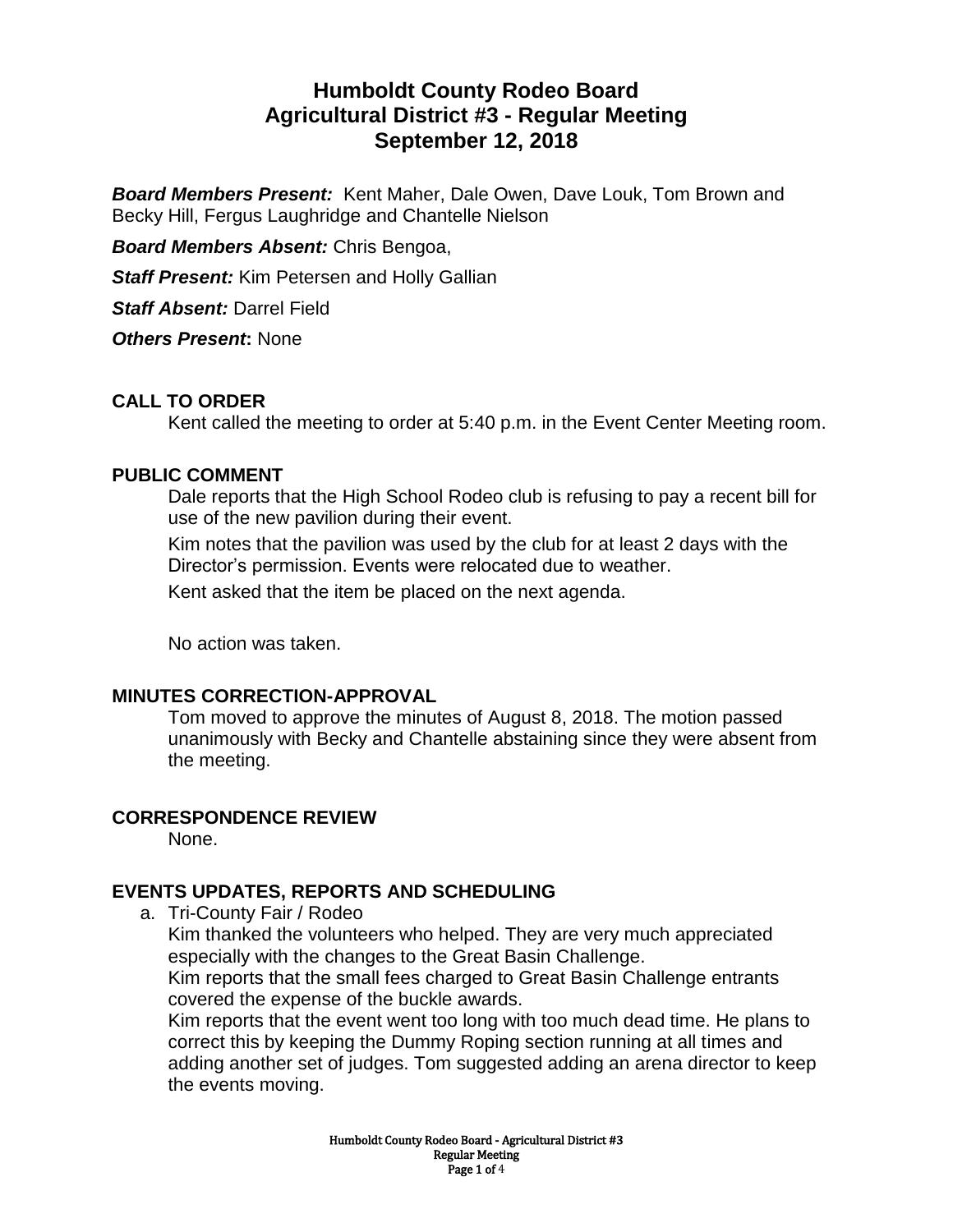Kim reports that the rodeo went too long as well. Dave mentions that we lost some of the crowd near the end of the performance. The event took a little over 3 hours. He also notes that he is working with the stock contractor to supply better bucking stock and bring the time frame back to 2 ½ hours.

Kim reports that we brought in an ATV contest with the monster truck show which went well but again he felt that it took too long. He notes that one of the ATV contestants totaled their new ATV at the show which the crowd loved. He also notes that one of the Monster trucks blew the windows out of the announcer booth. No one was injured at the events.

Kim comments that we hired a reptile show this year which was well received by the crowd. He also comments that the entertainment stage was better attended since we moved it back outside.

Kent spoke with Ro of the fair board who reported that entries were down and had to be creatively placed to make the exhibit area look full.

Kim reports that the Barrel Race was not as well attended as was hoped so WCVA lost some money on the event but brought people to town from California, Idaho and Oregon.

Becky suggests advertising the Barrel Race earlier in the year to attract more participants.

No action was taken.

b. Ranch Hand Rodeo

Kim and staff are getting started on the Ranch Hand Rodeo and expects the event to run smoothly again in 2019.

No action was taken

# **WINNEMUCCA EVENTS COMPLEX (WEC)**

a. Purchase of sorting chute

Dale reports that the High School Rodeo club would accept 1/3 of the total \$4200 but still wants the option to rent out the chute. The board decided to table the discussion until such time as the club decides

whether to pay the aforementioned pavilion bill.

b. Upgrade Event Center parking lot lights to LED's

Kim reports that it will cost \$11,627 to refit the Event Center parking lot with LED's. He notes that there is a rebate available for 1/3 of the purchase price but we don't currently have money in the budget. He also reports that the outside lights on the Event Center will cost about \$9000 to replace. The board asked that the Director add the item to the next budget cycle.

Tom asked that the lighting in the small arena, track and grandstands be upgraded as well.

Tom asked to see the requirements for the Junior High National Finals Rodeo and the High School National Finals Rodeo. Kim will place the item on the next agenda.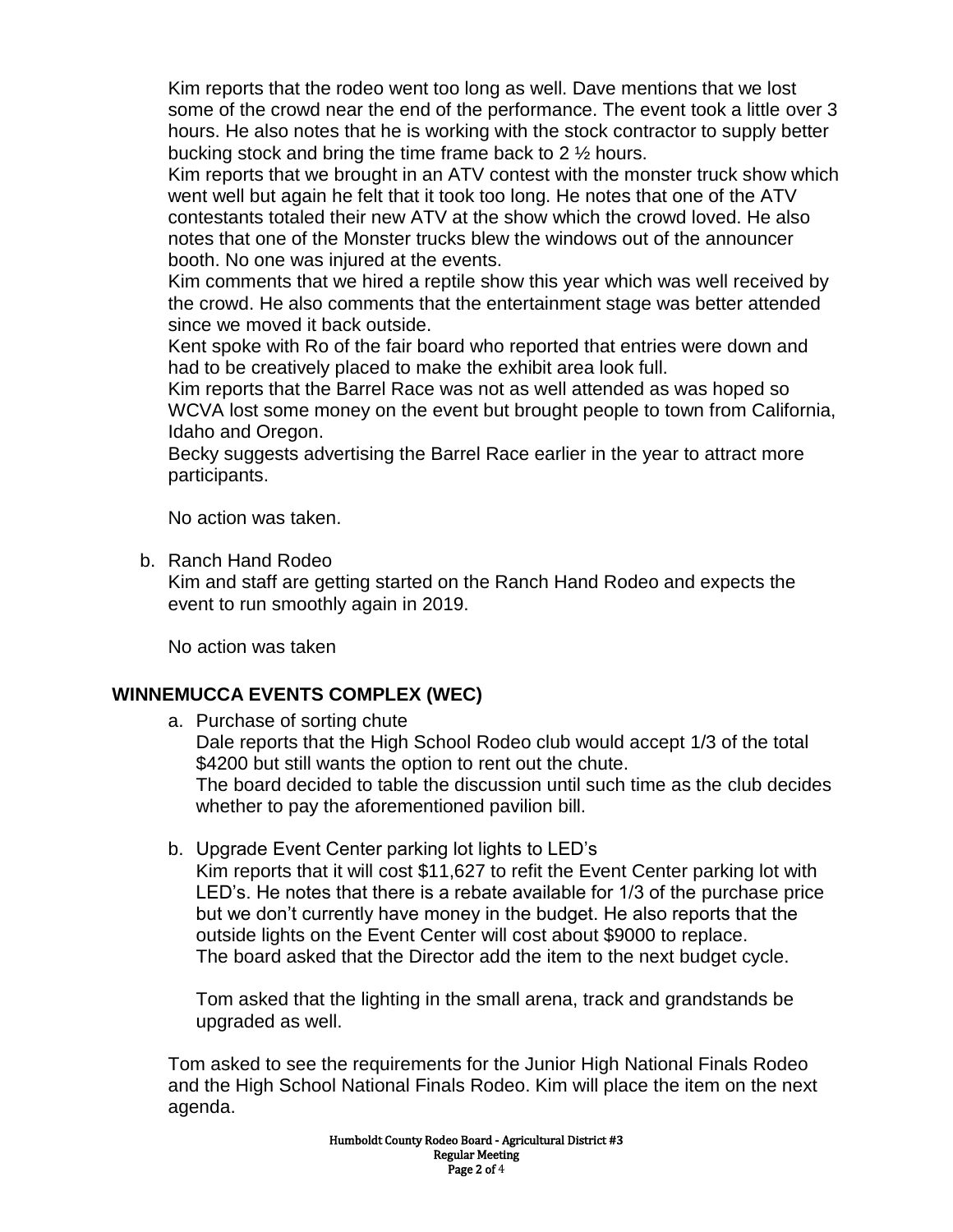Dale suggests bidding on the Little Britches National Finals Rodeo. No action was taken.

### **2018–2019 BUDGET REVIEW–MODIFICATION-APPROVAL**

Kim presented the report, at 25% of elapsed time all items are within the budget limits.

Kim reports that Holly discovered that we had not been charged about \$40,000 in insurance premiums for the 2017 – 2018 budget.

Kent asked that the Director consider adding funds to Temporary Labor account since our access to the honor camp help is diminished, especially during fire season.

No action was taken

#### **2018–2019 CAPITAL PROJECTS**

No report

#### **FAIRGROUNDS REPAIRS-MAINTENANCE**

Dave reported that the water pressure was very poor on Friday night and Saturday morning during the fair. There were about 20 youth trying to wash their animals at the same time with no water pressure.

Kim notes that it was probably filling the water truck that caused the drop in pressure. He believes tying the wash racks into City water will solve the problem. Dave also notes that there is not enough power near the 4-H barns and the breaker was being tripped constantly.

He would also like another section of wash racks for the barn.

The board discussed extending the existing 4-H barn to the North, toward the back of the grandstands. Kim notes that the sewer line runs between the back of the grandstands and the exhibit hall and that we cannot build over it.

Dave would like to maintain the sale arena since He and Becky spent money on upgrading it as a memorial for Cody Louk. He also notes that the shade structure was paid for by Leland and Anne as a memorial to Shelly Miller.

No action was taken.

#### **VOUCHERS-EXPENDITURES APPROVAL**

Dale moved to approve the outstanding vouchers consisting of: \$57,025.15 for the Indoor Event Center through September 12, 2018 \$26,283.57 for Ag District #3 through September 12, 2018 \$76,069.66 for Ag District #3 through September 12, 2018

> Humboldt County Rodeo Board - Agricultural District #3 Regular Meeting Page 3 of 4